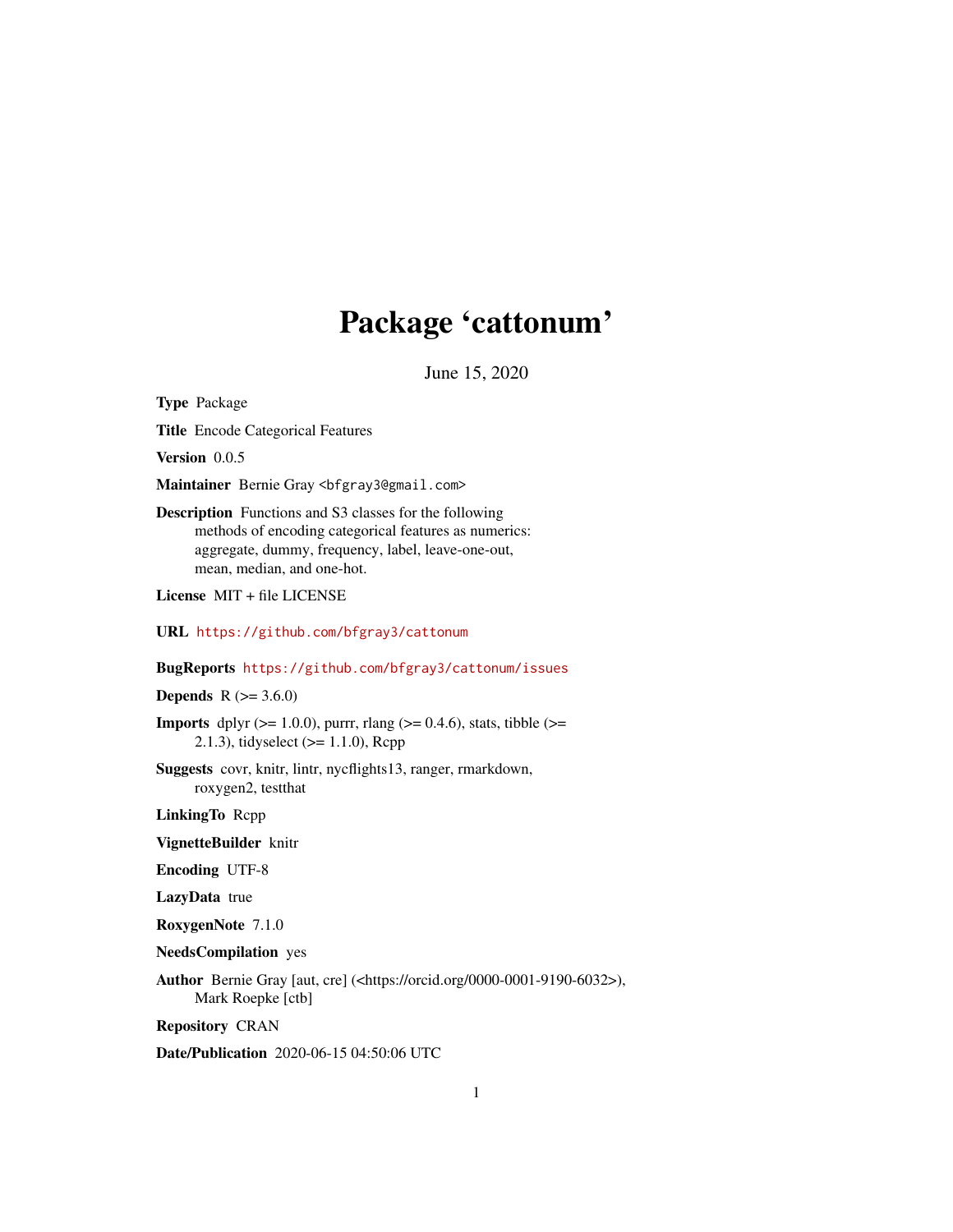### <span id="page-1-0"></span>R topics documented:

| Index |  |  |  | 10 |
|-------|--|--|--|----|

cattonum *cattonum: Encode Categorical Features*

#### Description

Functions for dummy encoding, frequency encoding, label encoding, leave-one-out encoding, mean encoding, median encoding, and one-hot encoding.

cattonum\_df *Constructor for class cattonum\_df*

#### Description

Constructor for class cattonum\_df

#### Usage

 $cattonum_df(x = NULL)$ 

#### Arguments

x NULL (the default), or a tibble or data.frame.

#### Value

Either an empty data frame (if x is NULL), or x. In both cases, the class is c("cattonum\_df", "data.frame").

#### Examples

```
cattonum_df(iris)
cattonum_df()
```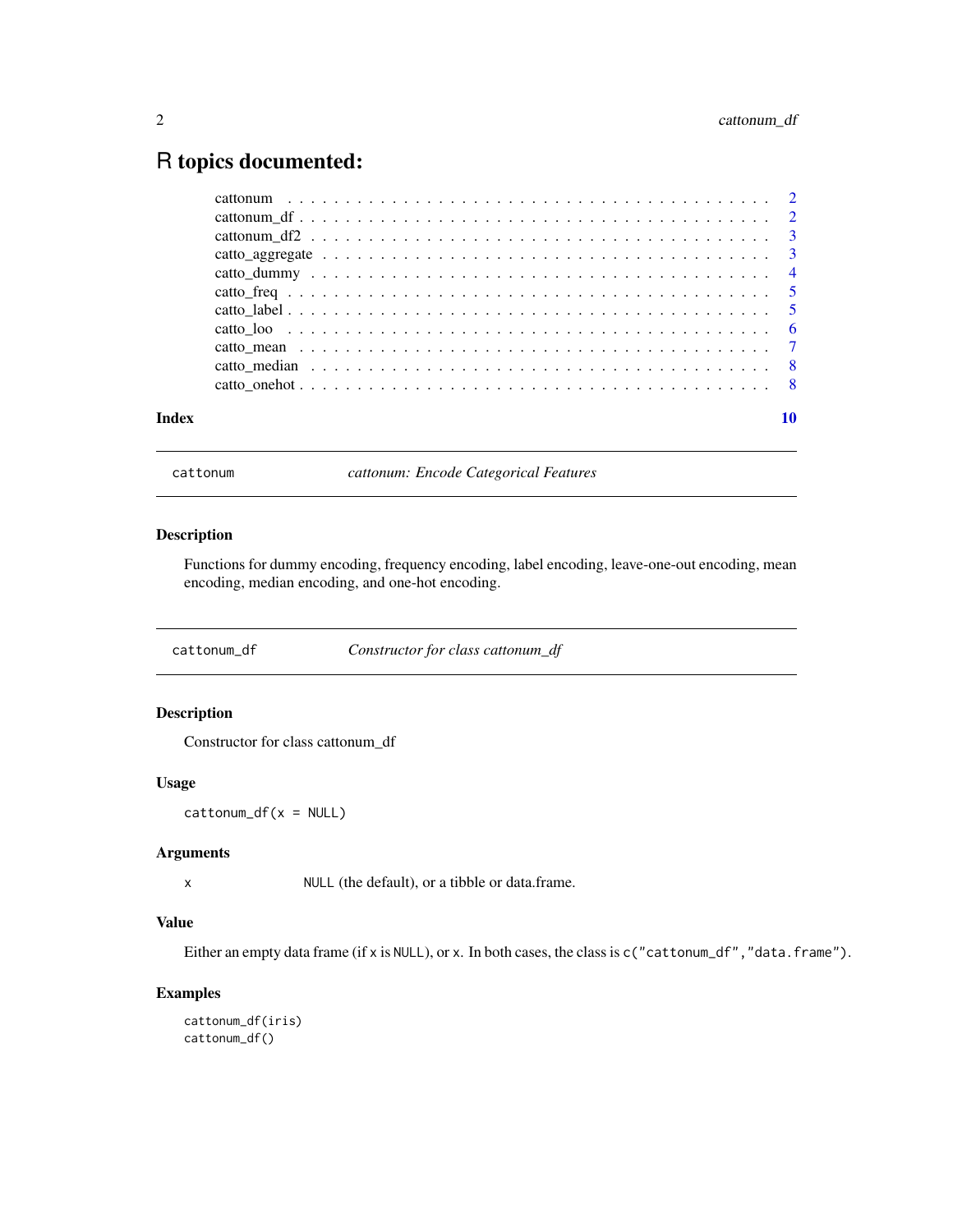<span id="page-2-0"></span>

#### Description

Constructor for class cattonum\_df2

#### Usage

cattonum\_df2(train = NULL, test = NULL)

#### Arguments

| train | NULL (the default), or a tibble or data.frame.                              |
|-------|-----------------------------------------------------------------------------|
| test  | NULL (the default), or a tibble or data frame with the same names as train. |

#### Value

A list of class cattonum\_df2 with names "train" and "test".

#### Examples

cattonum\_df2()

catto\_aggregate *Aggregate function encoding*

#### Description

Aggregate function encoding

```
catto_aggregate(
  train,
  ...,
  aggregate_fun,
  response = NULL,
  test = NULL,verbose = TRUE
\mathcal{L}
```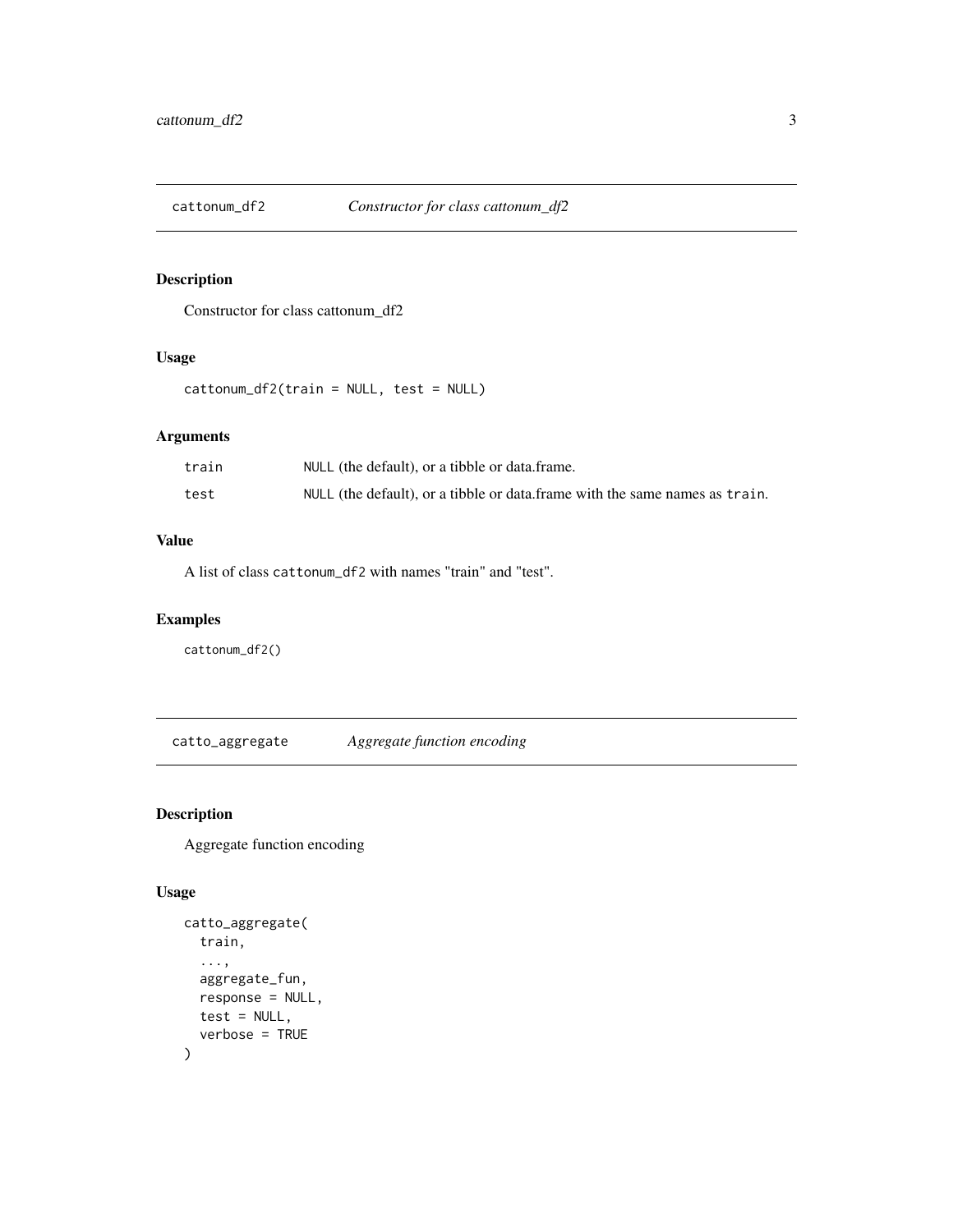#### <span id="page-3-0"></span>Arguments

| train         | The training data, in a data. frame or tibble.                                                                                                                                                   |
|---------------|--------------------------------------------------------------------------------------------------------------------------------------------------------------------------------------------------|
| .             | The columns to be encoded. If none are specified, then all character and factor<br>columns are encoded.                                                                                          |
| aggregate_fun | The aggregate function to be applied to the response variable for the rows be-<br>longing to the relevant level of the categorical predictor. Takes a vector and<br>returns a length one vector. |
| response      | The response variable used to calculate aggregate summaries.                                                                                                                                     |
| test          | The test data, in a data. frame or tibble.                                                                                                                                                       |
| verbose       | Should informative messages be printed? Defaults to TRUE.                                                                                                                                        |

#### Value

The encoded dataset in a cattonum\_df if no test dataset was provided, and the encoded datasets in a cattonum\_df2 otherwise.

#### Examples

catto\_aggregate(iris, aggregate\_fun = max, response = Sepal.Length)

catto\_dummy *Dummy encoding*

#### Description

Dummy encoding

#### Usage

catto\_dummy(train, ..., test, verbose = TRUE)

#### Arguments

| train   | The training data, in a data. frame or tibble.                                                          |
|---------|---------------------------------------------------------------------------------------------------------|
| .       | The columns to be encoded. If none are specified, then all character and factor<br>columns are encoded. |
| test    | The test data, in a data, frame or tibble.                                                              |
| verbose | Should informative messages be printed? Defaults to TRUE (not yet used).                                |

#### Value

The encoded dataset in a cattonum\_df if no test dataset was provided, and the encoded datasets in a cattonum\_df2 otherwise.

#### Examples

catto\_dummy(iris)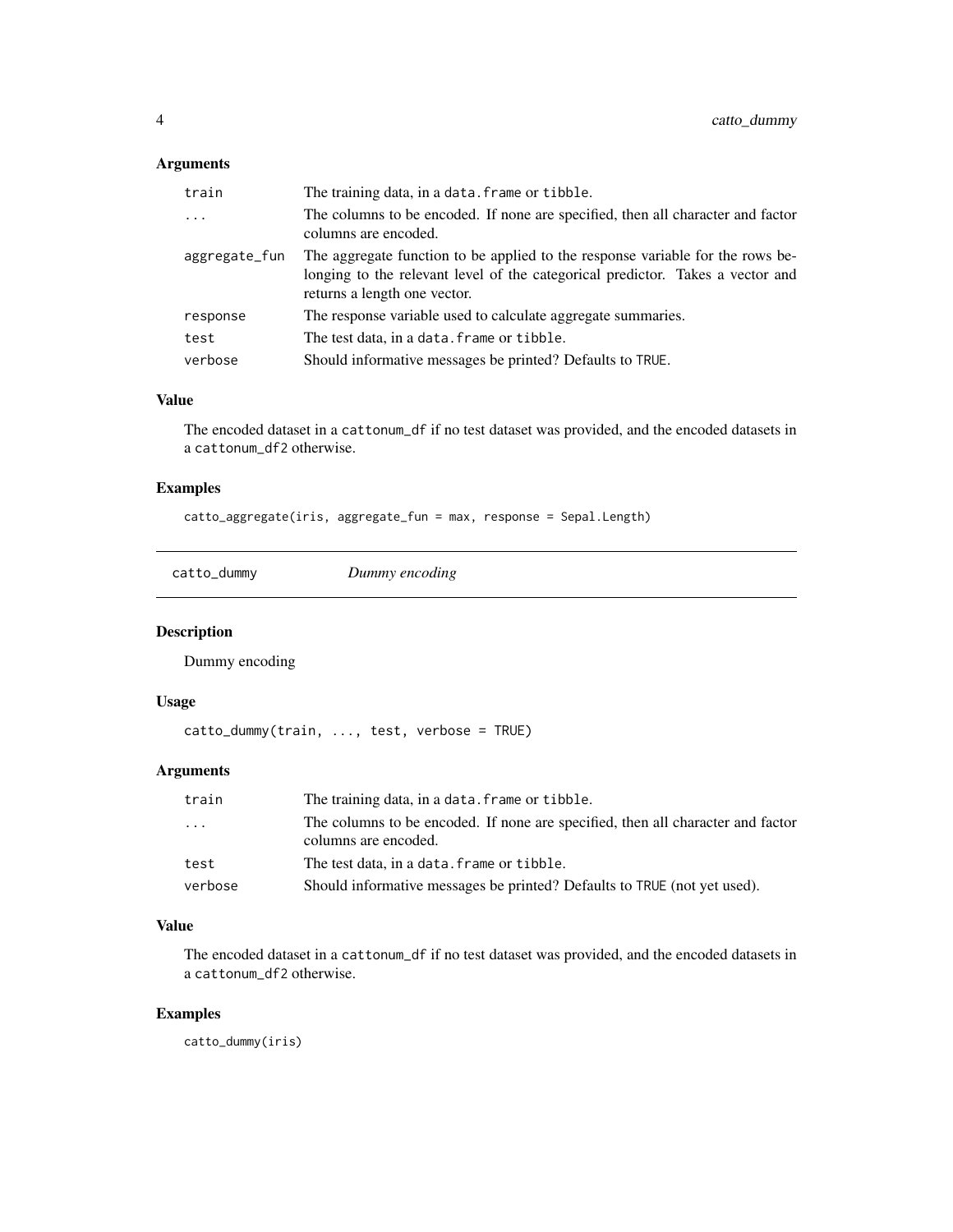<span id="page-4-0"></span>

#### Description

Frequency encoding

#### Usage

catto\_freq(train, ..., test, verbose = TRUE)

#### Arguments

| train    | The training data, in a data. frame or tibble.                                                          |
|----------|---------------------------------------------------------------------------------------------------------|
| $\ddots$ | The columns to be encoded. If none are specified, then all character and factor<br>columns are encoded. |
| test     | The test data, in a data, frame or tibble.                                                              |
| verbose  | Should informative messages be printed? Defaults to TRUE (not yet used).                                |

#### Value

The encoded dataset in a cattonum\_df if no test dataset was provided, and the encoded datasets in a cattonum\_df2 otherwise.

#### Examples

catto\_freq(iris)

catto\_label *Label encoding*

#### Description

Label encoding

```
catto_label(train, ..., test, ordering = "increasing", verbose = TRUE)
```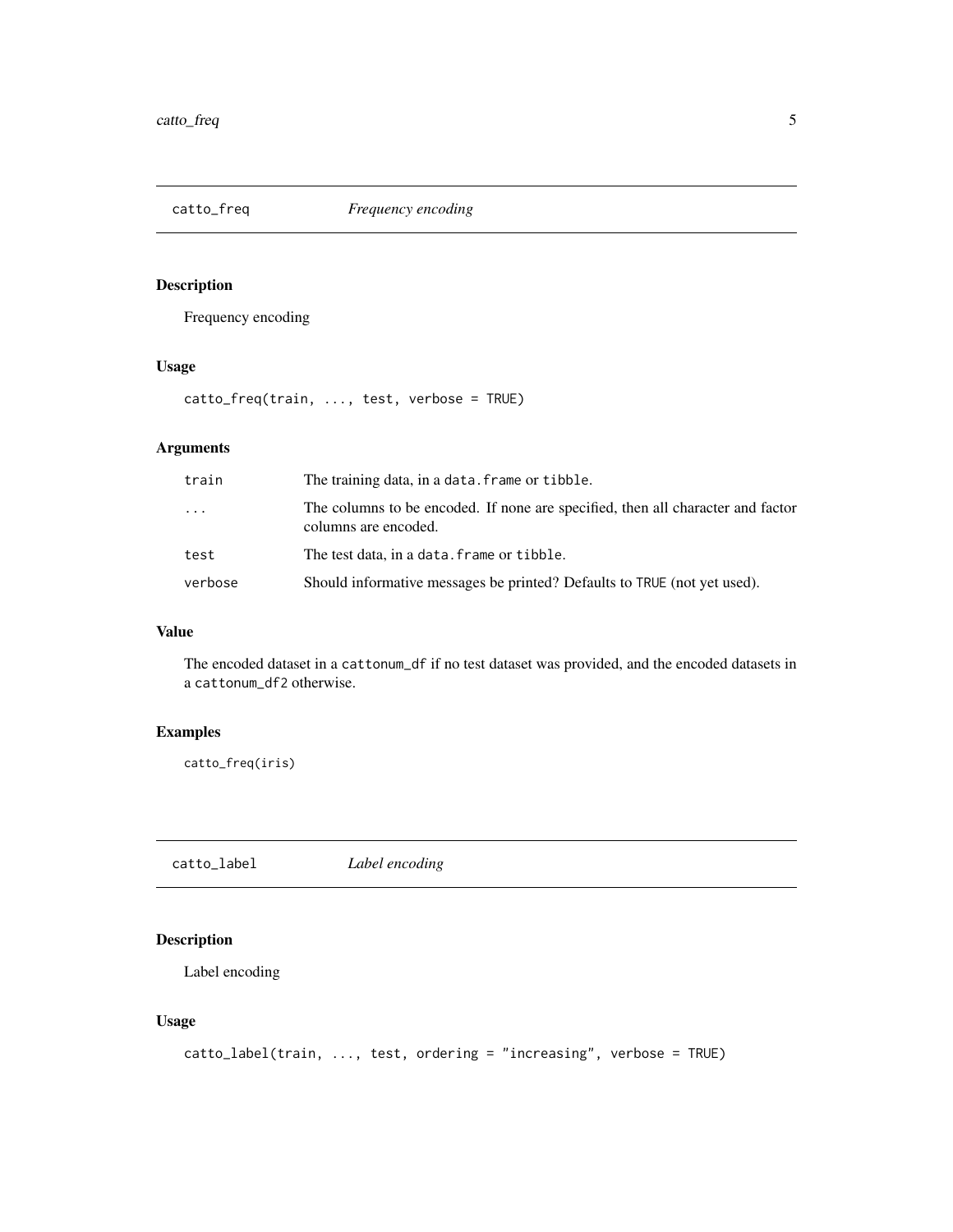#### <span id="page-5-0"></span>Arguments

| train    | The training data, in a data. frame or tibble.                                                                                                                                                                                                                                                                                                                                                                                                                                                                             |
|----------|----------------------------------------------------------------------------------------------------------------------------------------------------------------------------------------------------------------------------------------------------------------------------------------------------------------------------------------------------------------------------------------------------------------------------------------------------------------------------------------------------------------------------|
| $\ddots$ | The columns to be encoded. If none are specified, then all character and factor<br>columns are encoded.                                                                                                                                                                                                                                                                                                                                                                                                                    |
| test     | The test data, in a data. frame or tibble.                                                                                                                                                                                                                                                                                                                                                                                                                                                                                 |
| ordering | How should labels be assigned to levels? There are three different ways to<br>pass this argument. First, a length one character vector with value "increas-<br>ing", "decreasing", "observed", or "random" will apply that ordering to each<br>column being encoded. Second, a character vector of length greater than one<br>may be passed, specifying one of the above four options for each column being<br>encoded. Finally, a list may be passed specifying a user-defined ordering for<br>each column being encoded. |
| verbose  | Should informative messages be printed? Defaults to TRUE (not yet used).                                                                                                                                                                                                                                                                                                                                                                                                                                                   |

#### Value

The encoded dataset in a cattonum\_df if no test dataset was provided, and the encoded datasets in a cattonum\_df2 otherwise.

#### Examples

catto\_label(iris)

```
y \le -2^(0:5)
x1 <- c("a", "b", NA, "b", "a", "a")
x2 \leq -c("c", "c", "c", "d", "d", "c")df_fact <- data.frame(y, x1, x2)
catto_label(df_fact,
  ordering = list(c("b", "a"), c("c", "d"))\mathcal{L}catto_label(df_fact, ordering = c("increasing", "decreasing"))
```
catto\_loo *Leave-one-out encoding*

#### Description

Leave-one-out encoding

```
catto_loo(train, ..., response = NULL, test = NULL, verbose = TRUE)
```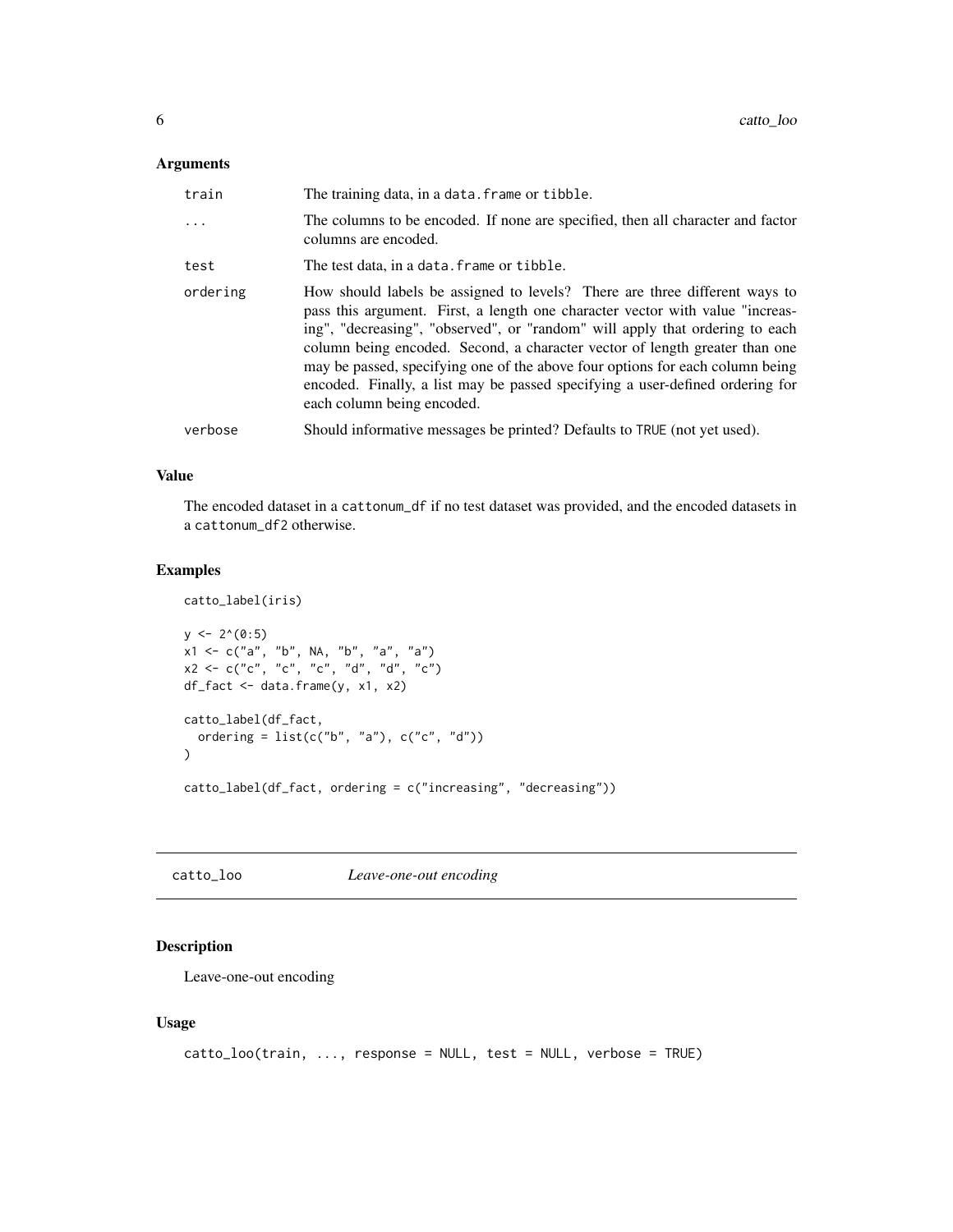#### <span id="page-6-0"></span>catto\_mean 7

#### Arguments

| train    | The training data, in a data. frame or tibble.                                                          |
|----------|---------------------------------------------------------------------------------------------------------|
| $\cdots$ | The columns to be encoded. If none are specified, then all character and factor<br>columns are encoded. |
| response | The response variable used to calculate means.                                                          |
| test     | The test data, in a data, frame or tibble.                                                              |
| verbose  | Should informative messages be printed? Defaults to TRUE.                                               |

#### Value

The encoded dataset in a cattonum\_df if no test dataset was provided, and the encoded datasets in a cattonum\_df2 otherwise.

#### Examples

catto\_loo(iris, response = Sepal.Length)

```
catto_mean Mean encoding
```
#### Description

Mean encoding

#### Usage

```
catto_mean(train, ..., response = NULL, test = NULL, verbose = TRUE)
```
#### Arguments

| train    | The training data, in a data, frame or tibble.                                                          |
|----------|---------------------------------------------------------------------------------------------------------|
| $\cdots$ | The columns to be encoded. If none are specified, then all character and factor<br>columns are encoded. |
| response | The response variable used to calculate means.                                                          |
| test     | The test data, in a data, frame or tibble.                                                              |
| verbose  | Should informative messages be printed? Defaults to TRUE.                                               |

#### Value

The encoded dataset in a cattonum\_df if no test dataset was provided, and the encoded datasets in a cattonum\_df2 otherwise.

#### Examples

catto\_mean(iris, response = Sepal.Length)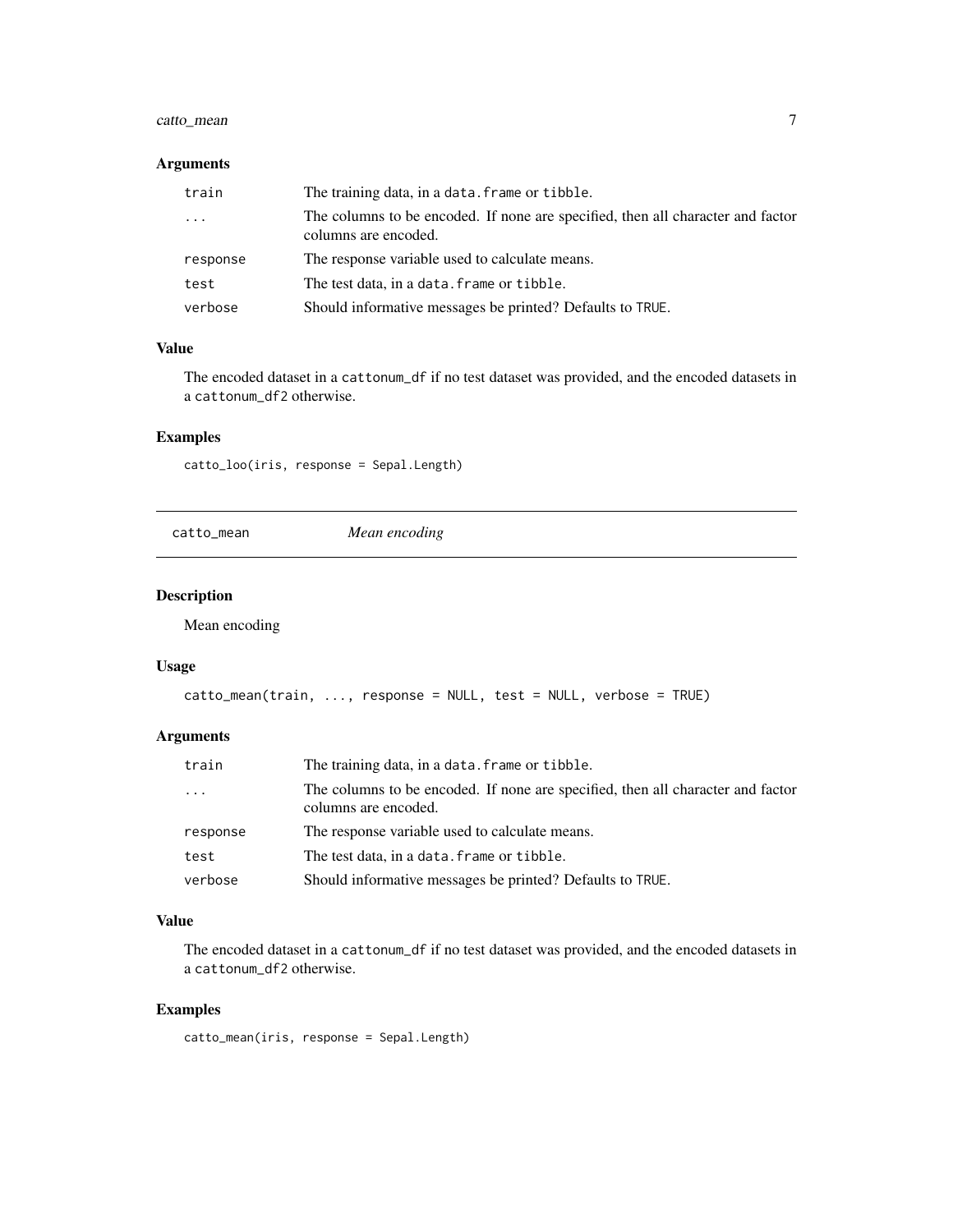<span id="page-7-0"></span>

#### Description

Median encoding

#### Usage

catto\_median(train, ..., response = NULL, test = NULL, verbose = TRUE)

#### Arguments

| train    | The training data, in a data. frame or tibble.                                                          |
|----------|---------------------------------------------------------------------------------------------------------|
| $\ddots$ | The columns to be encoded. If none are specified, then all character and factor<br>columns are encoded. |
| response | The response variable used to calculate medians.                                                        |
| test     | The test data, in a data. frame or tibble.                                                              |
| verbose  | Should informative messages be printed? Defaults to TRUE.                                               |

#### Value

The encoded dataset in a cattonum\_df if no test dataset was provided, and the encoded datasets in a cattonum\_df2 otherwise.

#### Examples

catto\_median(iris, response = Sepal.Length)

catto\_onehot *One-hot encoding*

#### Description

One-hot encoding

```
catto_onehot(train, ..., test, verbose = TRUE)
```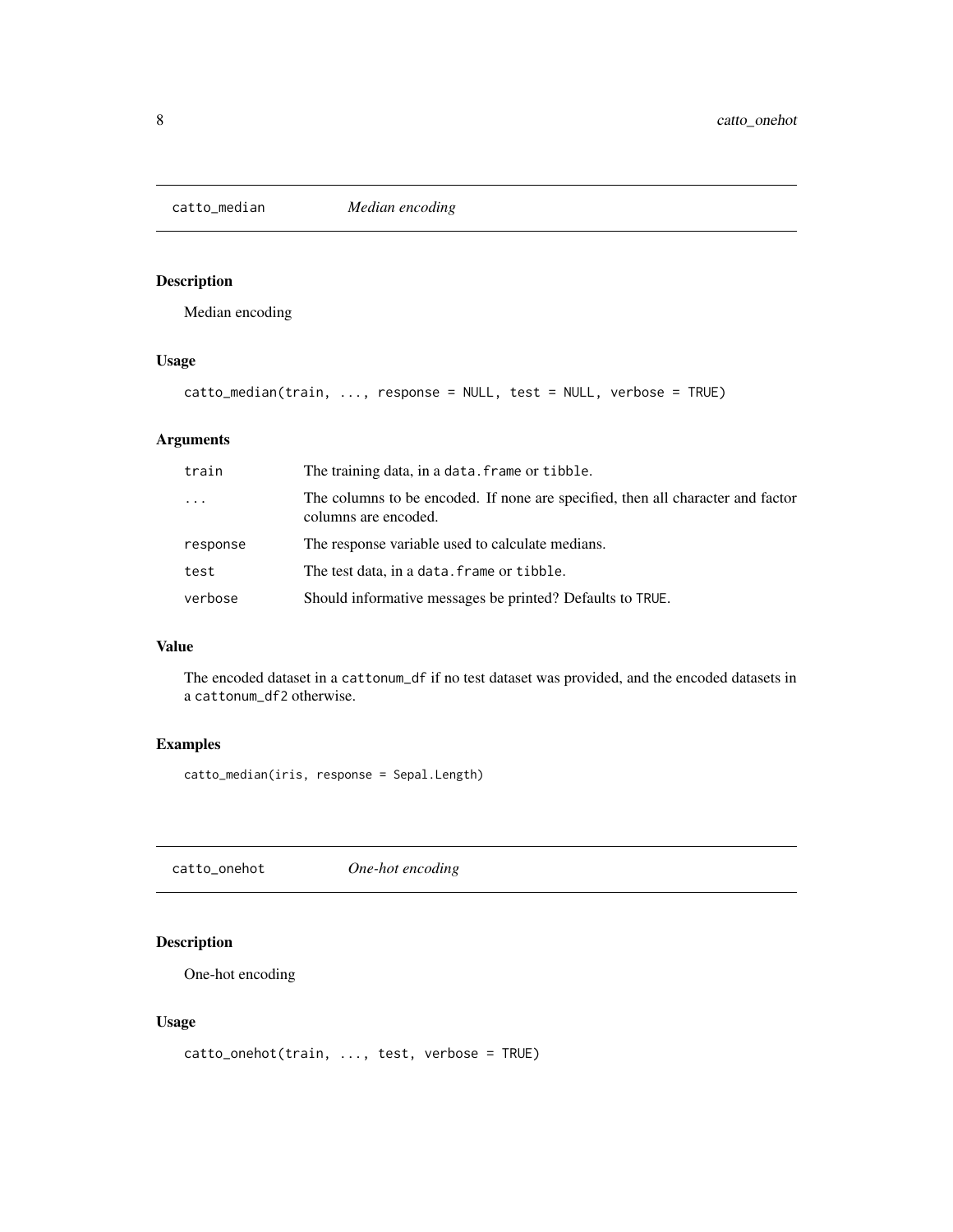#### catto\_onehot 9

#### Arguments

| train    | The training data, in a data. frame or tibble.                                                          |
|----------|---------------------------------------------------------------------------------------------------------|
| $\ddots$ | The columns to be encoded. If none are specified, then all character and factor<br>columns are encoded. |
| test     | The test data, in a data. frame or tibble.                                                              |
| verbose  | Should informative messages be printed? Defaults to TRUE (not yet used).                                |

#### Value

The encoded dataset in a cattonum\_df if no test dataset was provided, and the encoded datasets in a cattonum\_df2 otherwise.

#### Examples

catto\_onehot(iris)